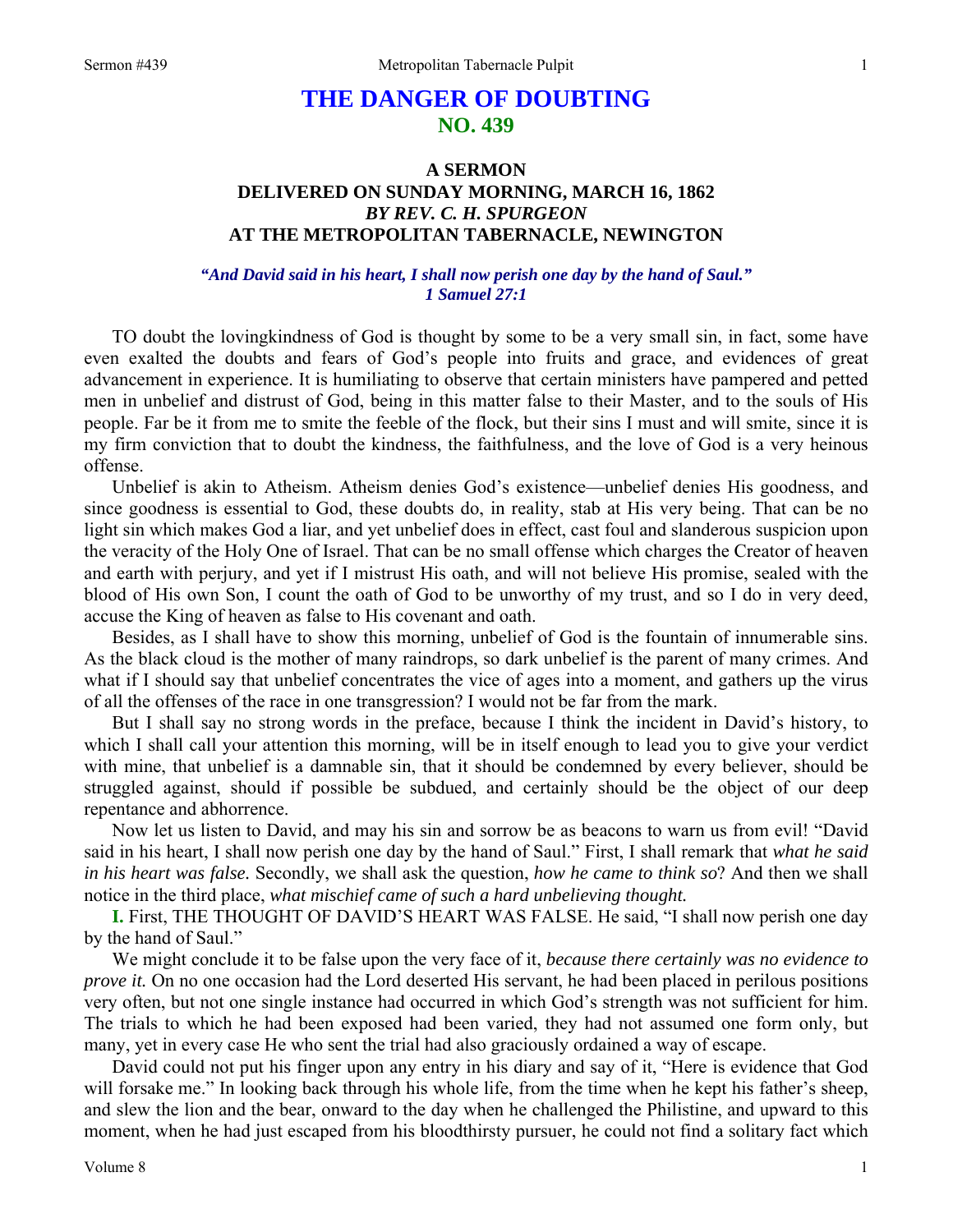would be proof that God had changed His mind, and would leave His anointed to fall into the hand of his cruel enemy.

Now, mark. When you and I doubt God's Word there is this to be said of it, we mistrust it without a cause. I bear my willing testimony that I have no reason to doubt my Lord, nor even the shadow of a reason, and I think that you who were in Christ many years before I knew Him can say that since you have trusted in Him you have never once had any reason to suspect His faithfulness, or to imagine that He would cast you away.

Brethren, we condemn not a man without evidence. Shall we condemn our loving Lord without evidence? I challenge heaven, and earth, and hell this morning to bring any proof that God is untrue. From the depths of hell I call the fiends, and from this earth I call the tried and afflicted believers, and to heaven I appeal, and challenge the long experience of the blood-washed host, and there is not to be found in the three realms a single one who can bear evidence of a fact which should disprove the goodness of God, or weaken His claim to be trusted by His servants.

Now let our unbelief be scouted, let our sense of justice expel it at once. Let us be just to God as well as to man, and if never yet has He failed any one of His people, or broken a solitary promise, far be it from us to doubt or to be unbelieving.

> *"Thus far we prove that promise good Which Jesus ratified with blood; Still He is gracious, wise, and just, And still in Him let Israel trust."*

But again, what David said in his heart was not only without evidence, but *it was contrary to evidence*. What reason had he to believe that God would leave him? Rather, how many evidences had he to conclude that the Lord neither could nor would leave him? "Thy servant slew both the lion and the bear, and this uncircumcised Philistine shall be as one of them."

That was good reasoning. Why not reason like that now, David? Why not say, "Thy servant slew the Philistine, Thy servant escaped from the javelin of Saul, when the mad monarch would have pinned him to the wall, Thy servant escaped from all the devices of Doeg, Thy servant escaped when Saul pursued him in the tracks of the wild goats and in the caves of Engedi, Thy servant escaped out of the power of Achish, the Philistine, and lo, this Saul, who seeks my head, out of his hand shall I escape also."

That would have been a rational conclusion, a proper way of dealing with evidence, but to say, after such love and kindness past, "He will let me sink at last," was to draw a lying conclusion, and to bring in a verdict directly contrary to the evidence.

Brothers and sisters in Christ, your case is similar—at least mine is. O Lord God! You have not left us at any time. We have had dark nights, but the star of love has shone forth amid the blackness, we have had our cloudy days, but our sun has never set until we have had glimpses of sunlight from heaven, we have gone through many trials, but never to our detriment, always to our advantage and the conclusion from our past experience—at least, I can speak of my own positively—is that He who has been with us in six troubles, will not forsake us in the seventh. He has said, "I will never, never leave thee, and will never, never, never forsake thee." Do not think I repeat these "nevers" too often, I repeat the text just as I find it in the Greek.

What we have known of our faithful God goes to show that He will keep us to the end, and even to the last He will be our helper. Go not then, contrary to evidence. What should we say of a jury who, after having heard a case in which the verdict should evidently have been "Not guilty," should, nevertheless, say "Guilty"? Let the earth ring with the cry of indignation. A man has been condemned not only unjustly, but in the very teeth of evidence which proved his innocence.

O heaven and earth! ring you with the universal indignation of honest men, that we should think God untrue, when all the evidence of our past lives goes to prove that He *is* true and faithful to His Word.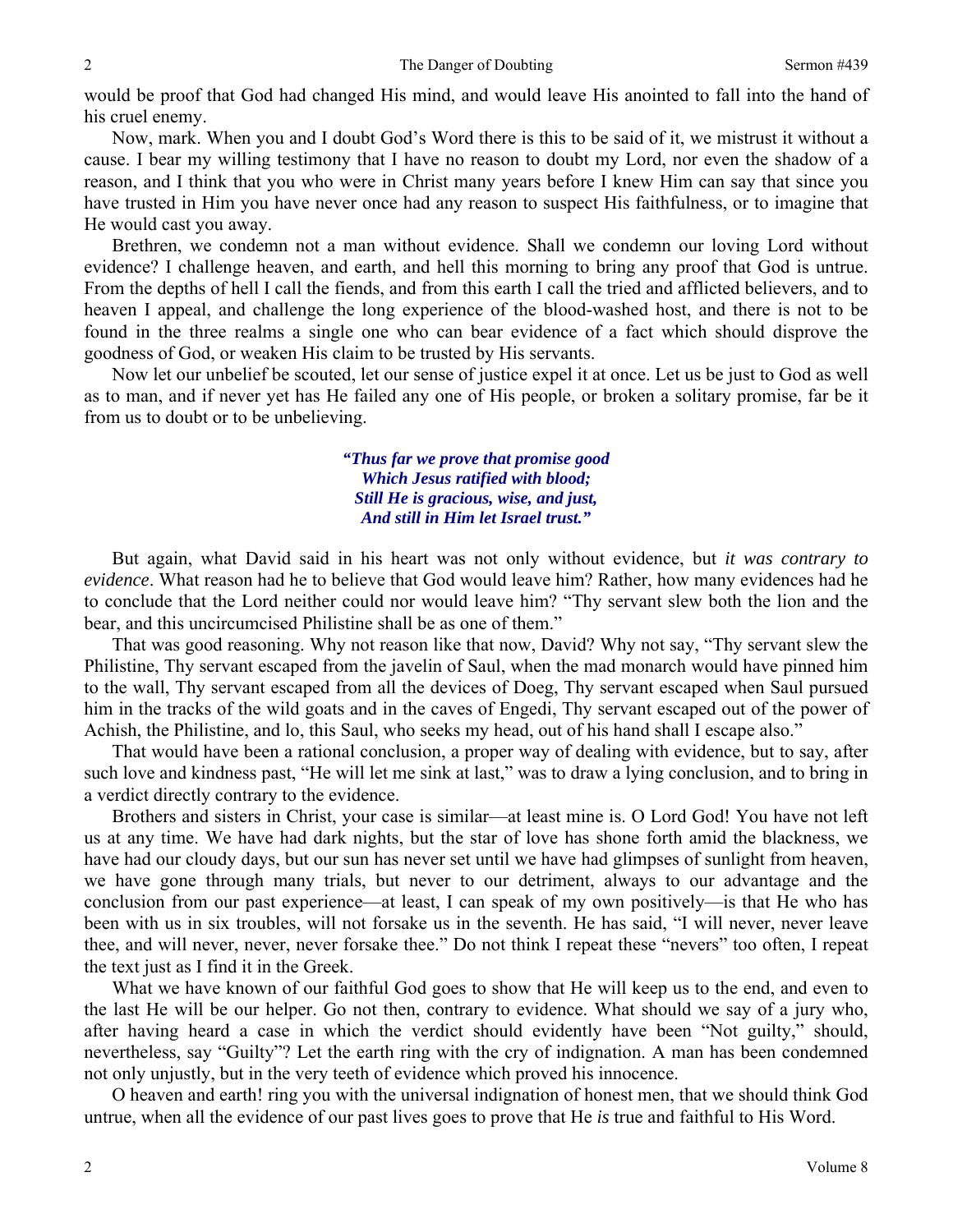*"Our Savior's Word abides sure, His record is on high, He who has made our souls secure, Was never known to lie.* 

*"Munitions of stupendous rock Our dwelling place shall be; There shall our souls without a shock The wreck of nature see."* 

Thirdly, this exclamation of David was *contrary to God's promises*. Samuel had poured the anointing oil on David's head—God's earnest and promise that David should be king. Let David die by the hand of Saul, and how can the promise be fulfilled? Many times had God assured His servant David that He had chosen the son of Jesse to be the leader of His people, let him die, and how can that be true? It was therefore contrary to the promise of God that David should fall by his enemy's hand.

Christian! it is contrary to every promise of this precious Book that you should become the victim of the lion of hell. How then, could He be true who has said, "Can a woman forget her sucking child, that she should not have compassion on the son of her womb? Yea, they may forget, yet will I never forget thee."

What were the value of that promise—"The mountains shall depart, and the hills be removed; but my kindness shall not depart from thee, neither shall the covenant of my peace be removed, saith the LORD that hath mercy on thee"? Where were the truth of Christ's words—"I give unto my sheep eternal life; and they shall never perish, neither shall any man pluck them out of my hand. My Father which gave them me, is greater than all, and no man is able to pluck them out of my Father's hand"?

Where were the doctrines of grace? They would be proved to be a lie, if one child of God should perish. Where were the veracity of God, His honor, His power, His grace, His covenant, His oath, if any of those for whom Christ has died, and who have put their trust in Him, should nevertheless be cast away?

Oh! by this precious Book which you believe to be true, unless you are prepared to cast it away as a vile thing of falsehood, distrust not your Lord, but rather say,

> *"The Gospel bears my spirit up; A faithful and unchanging God, Lays the foundation for my hope, In oaths, and promises, and blood."*

But further, this wicked exclamation of David was *contrary to what he himself had often said*. Here I convict myself, I remember on one occasion, to my shame, being sad and doubtful of heart, and a kind friend took out a paper and read to me a short extract from a discourse upon faith. I very soon detected the author of the extract, my friend was reading to me from one of my own sermons. Without saying a word he just left it to my own conscience, for he had convicted me of committing the very fault against which I had so earnestly declaimed.

Often might *you,* brethren, be found out in the same inconsistency. "Oh!" you have said, "I could trust him though the fig tree did not blossom, and though there were no flocks in the field, and no herd in the stall." Ah! you have condemned the unbelief of other people, but when it touched you, you have trembled, and when you have come to run with the horsemen they have wearied you, and in the swellings of Jordan *you* have been troubled.

So was it with David. What strong words he had often said when he addressed others! He said of Saul, "His time shall come to die; I will not stretch out my hand and touch the LORD's anointed." He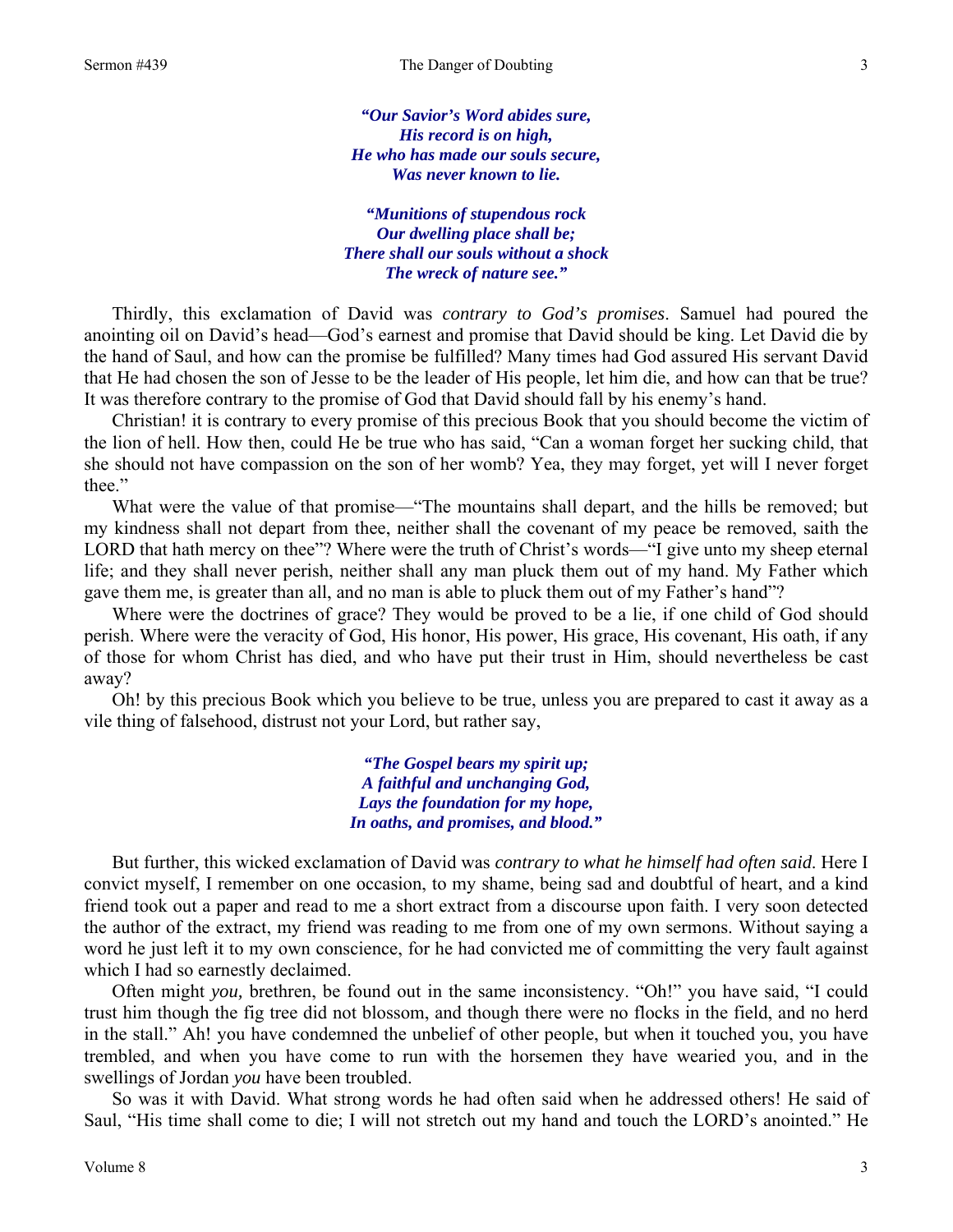felt sure that Saul's doom was signed and sealed, and yet in the hour of his unbelief, he says, "I shall yet one day fall."

What a strange contradiction was that! What a mercy it is that *God* changeth not, for *we* are changing two or three times a day! But our own utterances, our own convictions aforetime, are clean contrary to the idea that He can ever leave us or forsake us. I appeal, as did that ancient worthy who appealed from Philip drunk to Philip sober, I appeal from Philip unbelieving to Philip in a proper state of mind. I bring up before you your own thoughts, your own emotions, your own joyous shouts of song, your own psalms of victory, and I ask you to make these consistent with your present doubts.

"Though a host should encamp against me, my heart shall not fear; though war should arise against me, in this will I be confident." That is David. "I shall one day perish by the hand of Saul." That is David too. "I will love thee, O LORD my strength! The LORD is my rock, and my fortress, and my deliverer; my God, my strength, in whom I will trust; my buckler, and the horn of my salvation, and my high tower. I will call upon the LORD, who is worthy to be praised: so shall I be saved from mine enemies." That is David. "I shall one day fall by the hand of Saul." That is David again.

Do not fetch up any other evidence, let the man convict himself. His unbelief is absurd from his own showing. So with you and with me, brethren, we are great fools when we doubt God, and that is saying the best of it, what the worst of it is, God only knows. O Lord, from this great sin deliver us!

Yet once more, this exclamation of David was *contrary to the facts*. I mean not merely contrary to the facts that were in evidence, but contrary to the facts that were transpiring at that very moment. Where was Saul? Saul was seeking to a miserable witch of Endor, to raise Samuel from the dead. The spears of the Philistines were being sharpened for the battle, and the arrows were being made ready upon the string that should reach the heart of the King of Israel, and yet here is David, just within a short period of attaining to the kingdom and of seeing Saul slain, saying, "I shall one day fall by the hand of Saul."

Oh! if he could have read the mysteries, if he could have understood what the right hand of God was doing, and what the Eternal One designed for him, he would never have whined thus his unbelief.

So with you and with me. "Ah!" but you say, "it is not so with me this morning, I am brought very low." Yes, and God is getting ready to bring you up very high. "Ah! but my trouble is a very dreadful one." Yes, and His bare arm is a very potent one, and He knows how to deliver His children. "Yes, but I do not see." No, and you do not need to see. But still it is being done. God's purposes are ripening.

Now, do not misjudge them, do not antedate the time of your deliverance, but patiently wait and quietly hope. I know that some of us, when we have escaped from our trials, have said, "Well, if I had known it had been so, I would not have been so troubled about it." Just so, and now, I pray you, though you do not know it, yet still believe it, and do not run contrary to the fact in doubting God.

You are very poor, are you? But still you take care of your children. What would you say to your child if he were sitting down at the table crying. "What do you cry for child?" "Because there is no food for me." "Why, silly child," say you, "I was just cutting a slice from the loaf, do not cry till you are sure there is no food." The Lord says to us often, "What do you cry for silly child? This is what I was doing behind the mysteries of My providence, getting ready some sweet and precious mercy for you."

> *"The clouds ye so much dread, Are big with mercies and shall break With blessings on your head.*

> *"Judge not the Lord by feeble sense, But trust Him for His grace. Behind a frowning providence He hides a smiling face."*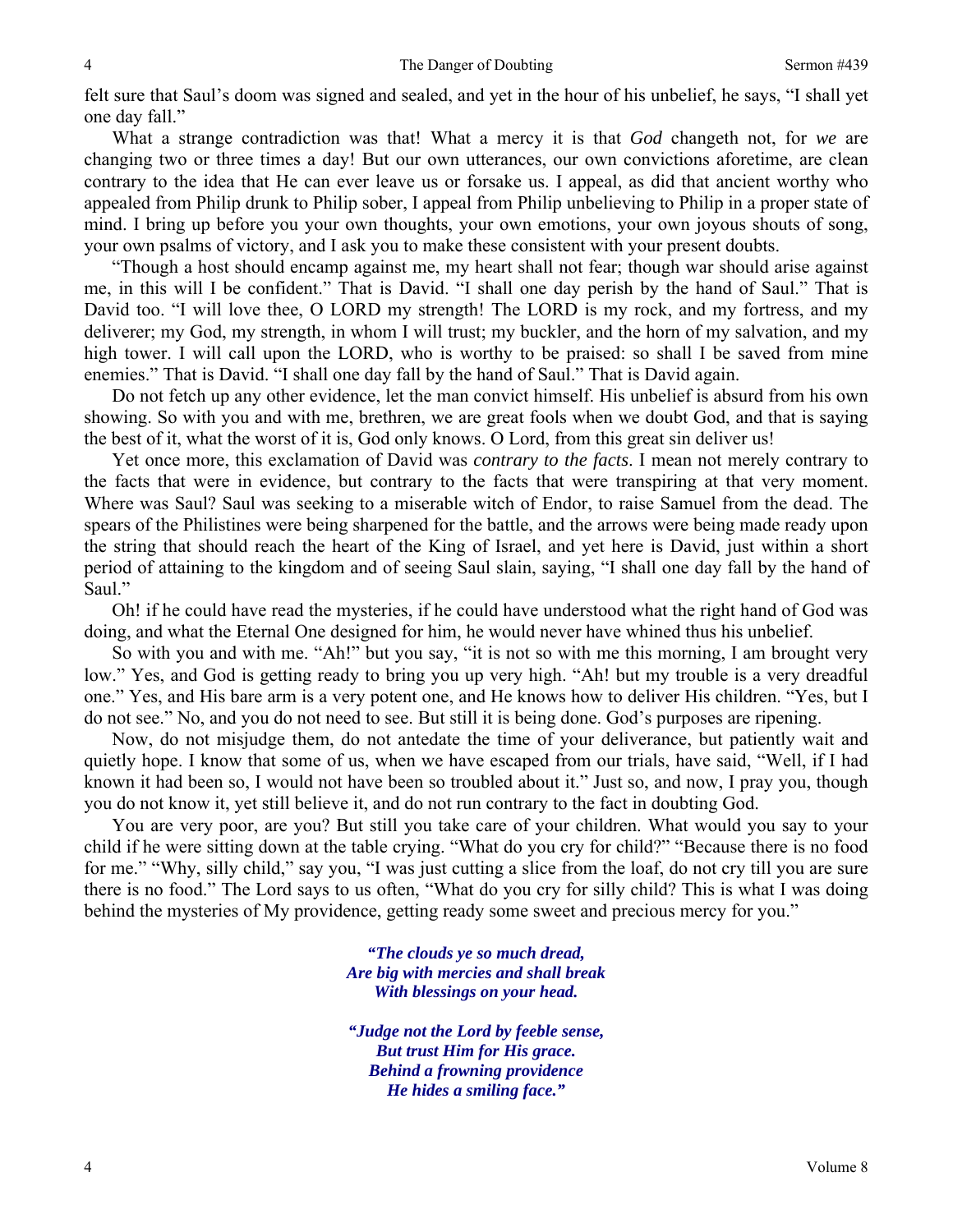**II.** But I must now, while my strength shall hold out, proceed to the second part of the discourse, namely, HOW WAS IT THAT DAVID CAME TO THINK THUS OF HIS GOD?

The first answer I give is, *because he was a man*. The best of men are men at the best, and man at the best, is such a creature that well might David himself ask, "LORD, what is man?" If we always performed feats of faith, onlookers might imagine that we were demi-gods, for in truth, I say that the feats which a man of faith can do, are only surpassed by the doings of the Almighty One Himself. Next to omnipotence is faith, nay, not next to it in some respects, for faith can do all that omnipotence can, when God makes it strong.

What were the hosts of the Philistines to Samson? "Heaps upon heaps with the jawbone of an ass, have I slain a thousand men." And what were the pillars of the temple to him? He bowed himself with all his strength, and pulled down the goodly palace of the Philistines upon the princes and upon the assembled multitudes. Faith can do everything, but if faith never gave place to unbelief, we might be tempted to lift up the believer into a demi-god, and think him something more than mortal.

That we might see that a man full of faith is still a man, that we might glory in infirmities, since by them the power of God is the more clearly proved, therefore God was pleased to let the feebleness of man grievously show itself. Ah, it was not *David* who achieved these former victories but *God's grace*  in David, and now, when that is removed for a moment, see what Israel's champion becomes.

But again, you must consider that *David had been exposed to a very long trial,* not for one week, but for month after month, he had been hunted like a partridge upon the mountains. Now, a man could bear one trial, but a perpetuity of tribulation is very hard to bear. To lay one's head down upon the block seems to me to be comparatively easy, but to be strapped, as were some of the martyrs, to a stake, and be roasted on a slow fire, hour after hour, while the limbs wither in the heat, must have been awful. The martyrdom of an hour is sudden glory, but the martyrdom of a life—there needs to be something more than human to endure this.

To be crucified, to have the hands and feet nailed fast, but the vital parts intact, to have all the pangs of death, with all the strength of life! Now, such was David's trial—always safe but always harassed, always secure through God, but always hunted about by his foe. No place could give him any ease. If he went unto Keilah, then the citizens would deliver him up, if he went into the wood of Ziph, then the Ziphtes betrayed him, if he went even to the priests of God, there was that dog of a Doeg to go to Saul and accuse the priest, even in Engedi or in Adullam he was not secure, secure, I grant you, in God, but always persecuted by his foe.

Now, this was enough to make the wise man mad, and to make the faithful man doubt. Do not judge too hardly of David, at least judge just as hardly of yourselves. I think that if we also were tempted, we would fall as he did.

Then again, you must remember, *David had passed through some strong excitements of mind*. Just a day or so before, he had gone forth with Abishai in the moonlight to the field where Saul and his host lay sleeping. They passed the outer circle where the common soldiers lay, and quietly and stealthily the two heroes passed without awaking any. They came at last to the spot where the captains of the hundreds slept, and they trod over their slumbering bodies without awakening them. They reached the spot where Saul lay, with his spear stuck in the earth at his bolster, and his cruse of water standing, that he might refresh himself if he awoke in the night.

And Abishai said, "The LORD hath delivered him into thy hand; let me smite him; I will smite him but this once." David holds back Abishai's hand, he will not permit it, but he says, "As the LORD liveth; the LORD shall smite him, or his day shall come to die, or he shall descend into battle and perish. The LORD forbid that I should stretch forth mine hand against the LORD's anointed." So he escaped from this temptation, as he had aforetime, when he only cut off the hem of Saul's robe, instead of smiting him as he might have done in the caves of Engedi.

Now, brethren, a man may do these great things helped by God, but do any of you know that it is a sort of natural law with us, that after a strong excitement there is a reaction? I will give you a picture.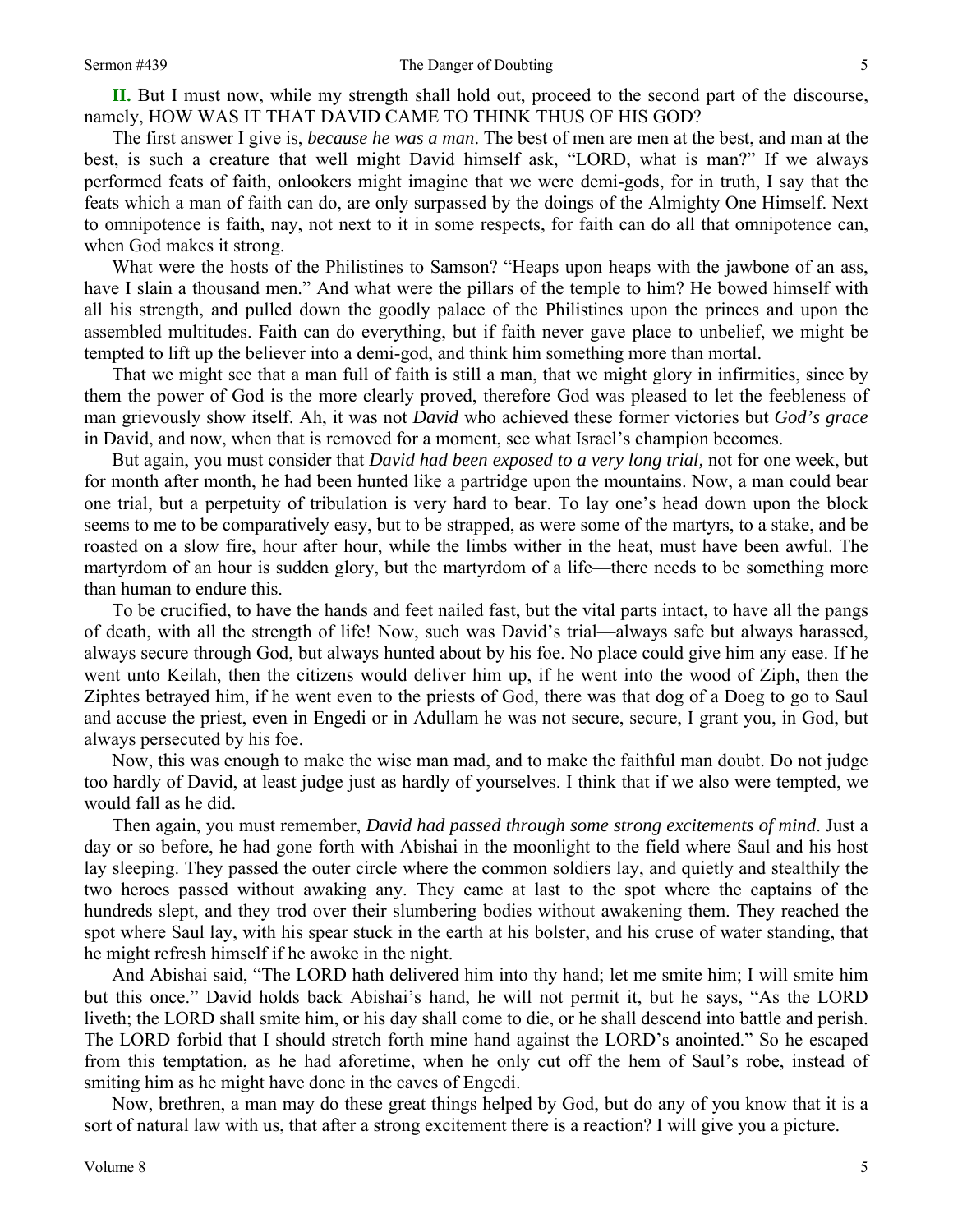There is Elijah yonder. He has built an altar unto the Lord his God, the priests of Baal have built another. Elijah appeals to God. "He that answereth by fire, let him be God." The priests of Baal supplicate their god. He answers not. They cut themselves with lancets and with knives. Their dumb idol could not affirm his own deity. Elijah mocks them. "Cry aloud," said he, "for he is a god; peradventure he sleepeth, and needeth to be awakened." So in grim sarcasm he stirs up the wrath of the priests of Baal. No answer comes.

Now it is Elijah's turn. He bows the knee, and lifts up his hands to heaven. The flame descends. Be astonished, you unbelievers! It licks up even the water in the trenches, and the twelve consecrated stones are themselves consumed and are carried in smoke to heaven even as the flame of the burnt offering. "Take the prophets of Baal, let not one escape," cries the stern Elijah.

He grasps one of them and drags him down the hill, and the willing people follow, dragging by the hair of their heads the false priests down to the brook, and then, stripping to his sleeves, he dyes himself with the gore-blood of these, the haters of God, and the betrayers of His people, till the brook runs red with the smoking blood of Baal's priests.

Now what will happen after that? When Elijah gets away from all this heroic daring, because he is a man, there will be a reaction, and lo, he is afraid of Jezebel, who hunted for his life, he cries, "Let me die; I am no better than my fathers," and he hides himself, till God says, "What dost *thou* do here, Elijah?"

Now if Elijah, the most iron saint of ancient times, felt the result of human weakness, much more might we expect it of David. So that again I say, we are not to judge *him* too severely, unless we feel prepared with the same measure that we mete to him to mete out to ourselves also.

But there was another reason, for we are not to exculpate David. He sinned, and that not merely through infirmity, but through evil of heart. It seems to us that David had restrained prayer. In every other action of David you find some hint that he asked counsel of the Lord. He says to Abiathar, "Bring hither the ephod," and he enters upon no enterprise without first asking of the Urim and Thummim what was God's mind.

But this time what did he talk with? Why, with the most deceitful thing that he could have found with his own heart, for "the heart is deceitful above all things and desperately wicked." I do not find that he mentioned it to God's priest, he did not make it a matter of prayer, he could not venture to pray when he undertook it himself. No, he acted on his own head, and a man will soon find that head is full of addled brains that can judge without appealing to God.

Having restrained prayer he did the foolish act, he forgot his God, he looked only at his enemy, and it was no wonder that when he saw the force and strength of the cruel monarch and the pertinacity of his persecution—he said, "I shall one day fall before him."

Brothers and sisters, would you wish to hatch the egg of unbelief till it turns into a serpent? Restrain prayer! Would you see evils magnified and mercies diminished? Would you find your tribulations increased sevenfold, and your faith diminished in proportion?

Restrain prayer! I say unto you this day, if you will neglect your closet, all the troubles you have ever had shall be as nothing compared with what will yet come upon you. The little finger of your future doubts shall be thicker than the loins of your present mental anguish. You shall know what man can do when he leaves his God, and you shall find out in the bitterness of your soul what an evil thing it is to leave the living fountain and hew out to yourself a broken cistern which can hold no water.

I have thus, I think, as well as may be, opened up the causes of David's unbelief. Some of them will hit your case, my brother. My sister, you may find some portion here. Well, if you find out the cause, remember that the remedy lies somewhere near it.

If a forgotten closet will make you weep, a frequented closet will make you smile. If the excitement of delight has been followed by depression, that excitement itself, if you seek it again, will be the best cure, till your mind, made strong to endure these blessed excitements, shall be sweetly strengthened for

6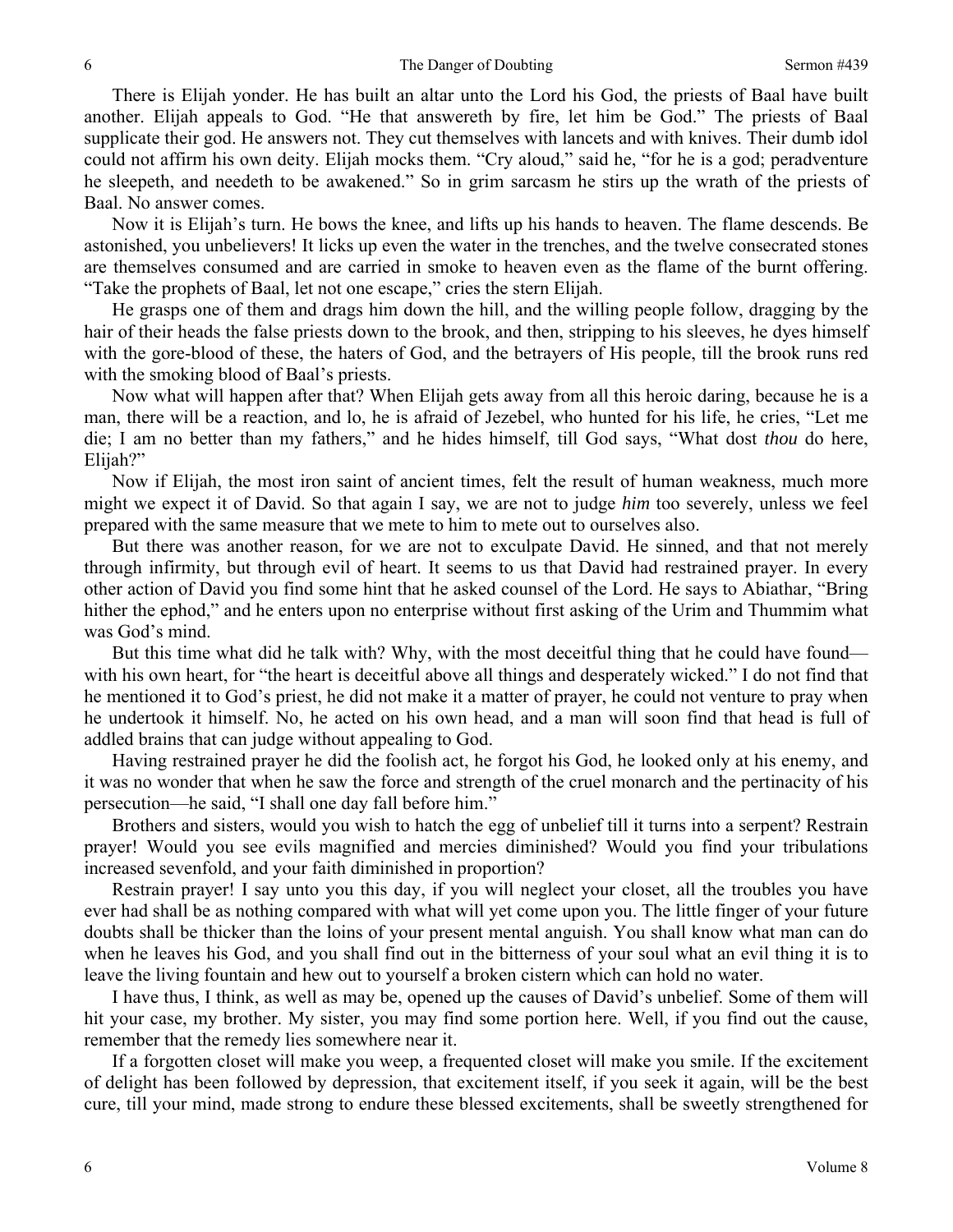**III.** But I must hasten on, for my failing voice tells me I must soon conclude; But not until we have discharged, briefly, the third point, WHAT WERE THE ILL EFFECTS OF DAVID'S UNBELIEF?

It strikes me that this was one of the sins to which David referred, when he asked God to forgive the sins of his youth, and his former transgressions. We have looked so often at his sin with Bathsheba, that we have been apt to think he had no other faults. Whereas, one must say it, the life of David for some few months after this exclamation, was sad, and one might wish it could be blotted out, it was sad, sad indeed. But we will talk of these matters in detail, though briefly.

What did his unbelief make him do first? *It made him do a foolish thing*, the same foolish thing which he had rued once before. Now, we say a burnt child always dreads the fire, but David had been burnt, and yet in his unbelief, he puts his hand into the same fire again. He went once to Achish, king of Gath, and the Philistines said, "This is that David of whom they said, 'Saul hath slain his thousands, and David his ten thousands,'" and David was greatly afraid, and "feigned himself mad in their hands, and scrabbled on the doors of the gate, and let his spittle fall down upon his beard" (which to the Eastern was the surest sign of his being mad if he despised his beard), and they drove him away, for Achish said, "Wherefore then have ye brought him to me? Have I need of mad men, that ye have brought this fellow to play the mad man in my presence? shall this fellow come into my house?"

Now, he goes to the same Achish again! Yes, and mark you, my brethren, although you and I know the bitterness of sin, yet if we are left to our own unbelief, we shall fall into the same sin again. I know we have said, "No, never, never, I know so much by experience what an awful thing this is." Your experience is not worth a rush to you apart from the continual restraints of grace. If your faith fail, everything else goes down with it, and you, you hoary-headed professor, will be as big a fool as a very boy, if God lets you alone.

In fact, I must say it, reverencing as I do the hoary head, that of all fools in the world, old fools are the worst. I have seen more falls among aged Christians than among any other sort, till one has been apt to pray, "Lord, save those who are in the slippery paths of old age."

I have often said there is no Scriptural example of a young man falling into any gross, great sin. All the Scriptural examples are quite the other way, and think I might say, as the pastor of this church, that the most sorrowful cases of excommunication we have ever had, have been about men who had some grey hair on their heads, or were fathers of families, far oftener than about the young, the reason being, I think, this—that often the old saint begins to rely on his past experiences, and if he does so it is all over with him, for we are just as much fools after seventy years' spiritual education, as we were when we first entered into the school, if the Lord leave us to ourselves.

We do grow, we do learn, the Lord being with us, but if we are left, we are no stronger after we have been established in the faith, than we were before. I say again, if we were left at any moment, no matter who we may be, sin would soon be our pursuit, and iniquity our companion. We must offer the same prayer, "Hold thou me up and I shall be safe," to the very end of the chapter, and we must finish our lives just as David finished the 119th psalm with that confession, "I have gone astray like a lost sheep; seek thy servant, for I do not forget thy commandments."

But next, for the beginning of sin is like the letting out of water, and we go from bad to worse, *he went over to the Lord's enemies*. Would you have believed it—he who killed Goliath sought a refuge in Goliath's land, he who smote the Philistines trusts in the Philistines, nay, more, he who was Israel's champion, becomes the chamberlain to Achish, for Achish said, "Therefore will I make thee keeper of my head forever," and David became thus the captain of the bodyguard of the King of Philistia, and helped to preserve the life of one who was the enemy of God's Israel.

Ah, if we doubt God, we shall soon be numbered among God's foes. Inconsistency will win us over into the ranks of His enemies, and they will be saying, "What do these Hebrews here?" and the question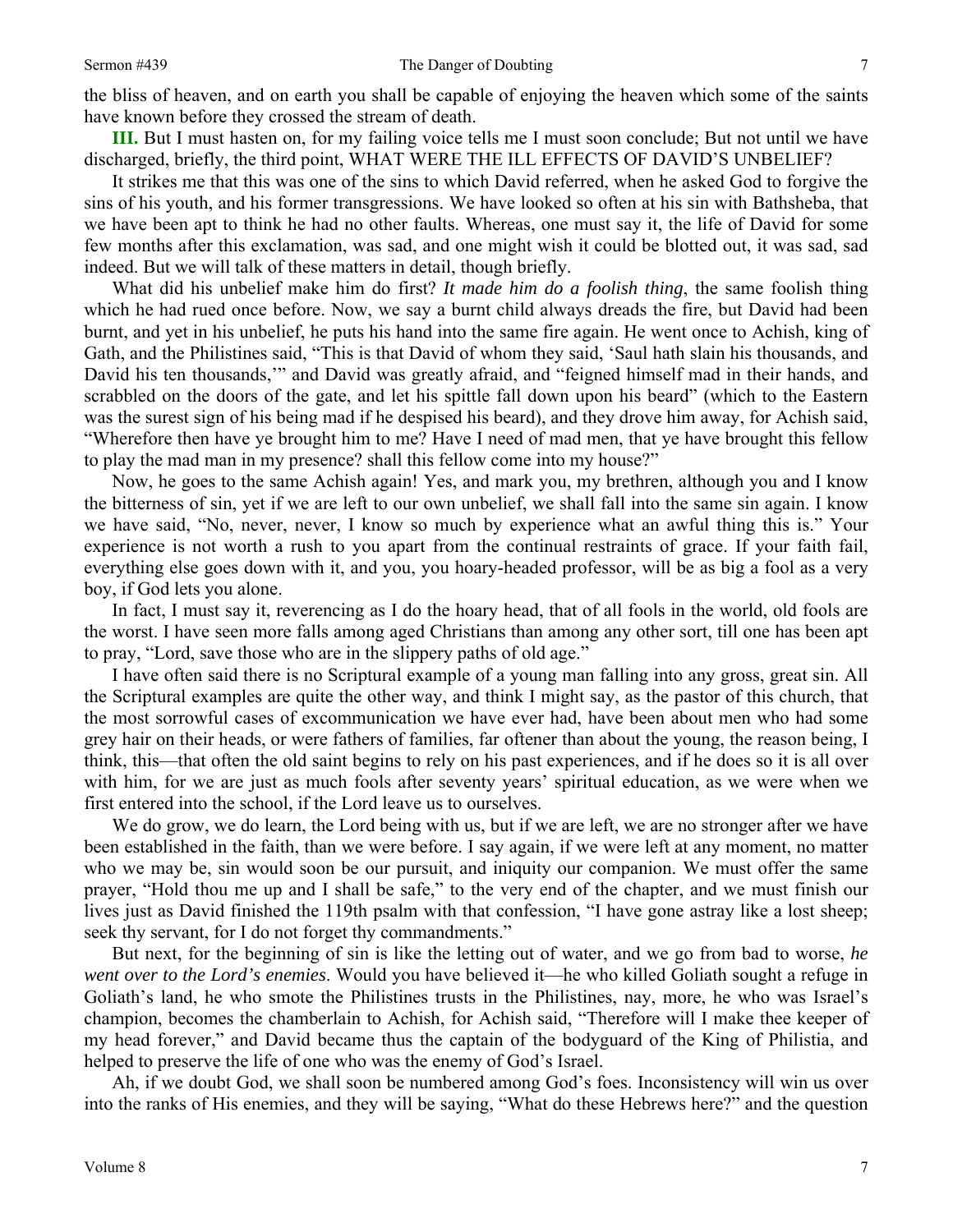will be passed round from man to man, "Is not this David of whom they said, 'Saul hath slain his thousands, but David his ten thousands?' What does David here?"

Brother, if "Pride goeth before destruction, and a haughty spirit before a fall," I may, without wresting Scripture, say, "Unbelief goeth before destruction, and a doubting spirit before a fall," for so it is. "The joy of the LORD is your strength," "The just shall live by faith, but if any man turn back, my soul shall have no pleasure in him"—the two sentences put together as if the failure of our faith would surely lead to a turning back to sin.

Have patience with me while I notice once again, that not only thus did David become numbered with God's enemies, but that *he actually went into open sin*. You will read this chapter, and the next, and the next, at your leisure—and you will perhaps have leisure this afternoon, it will keep you from talking about ministers, and about a great many other things that are just as well let alone on Sunday afternoons, for that is the general gossip of Sunday afternoon—"Did you ever hear Mr. So-and-so, and Mr. So-andso?"—ministers being thought a subject useful for Sundays—that is to say, the pulling of them to pieces. However, if instead of that you will read those chapters, you will be profited.

David did two very evil things. He acted the part of a liar and deceiver. Harsh words, you will say, to use of David, but they are not too harsh. He went out and slew the Geshurites, and sundry other tribes, and this he did often. When he came back, Achish asked him where he had been, and he said he had been to the south of Judah—that is to say, he made Achish believe that his incursions were made against his own people, instead of being made against the allies of Philistia.

This he kept up for a long time, and then, as one sin never goes without a companion, for the devil's hounds always hunt in twos, he was guilty of bloodshed, for into whatsoever town he went, he put *all* the inhabitants to death, he spared neither man, nor woman, nor child, lest they should tell the king of Philistia where he had been. So that one sin led him on to another.

And this is a very sorrowful part of David's life. He that believes God, and acts in faith, acts with dignity, and other men will stoop before him and pay him reverence, but he who disbelieves his God, and begins to act in his own carnal wisdom, will soon be this, and that, and the other, and the enemy will say, "Aha, aha, so would we have it," while the godly will say, "How are the mighty fallen! how hath the strong man been given up unto his adversary!" O that God the Holy Spirit may preserve our faith in God our Father and the Lord Jesus Christ, that so we may be preserved without spot until the day of His appearing!

Furthermore, not only was David guilty of all this, but he was on the verge of being guilty of still worse sin—*of overt acts of warfare against the Lord's people,* for David having become the friend of Achish, when Achish went to battle against Israel, he said to him, "Know thou assuredly, that thou shalt go out with me to battle, thou and thy men." and David professed his willingness to go. We believe it was only a feigned willingness, but then, you see, we convict him again of falsehood.

The day comes when a decisive battle is to be fought, and the lords of the Philistines go on before Achish. "Where is David?" "Oh! David is with king Achish in the rear-guard," for the king had made him captain of his lifeguard. He was thus raised to a very high position, the companion of Achish, at his right hand, the commander of the men who were to protect the king in case of danger.

Now, there is David, and he is going up against his own people, to fight against his own king, to do mischief against God's own chosen land. It is true that God interposed and prevented it, but this was no credit to David, for you know, brethren, we are guilty of a sin, even if we do not commit it, if we are willing to commit it.

And so was it in this case, nay, we are sorry to have to say it, even when the lords of the Philistines interposed and said, "Make this fellow return, that he may go again to his place which thou hast appointed him, and let him not go down with us to battle, lest in the battle he be an adversary to us....And David said unto Achish, But what have I done? and what hast thou found in thy servant so long as I have been with thee unto this day, that I may not go fight against the enemies of my lord the king?" still professing a kind of unwillingness to depart, while God knows he was glad enough to get off so evil an errand.

What a mercy it is we have some enemies, for God makes our enemies often our best friends. I forget who it is, but I think it is old Bishop Hall, in his meditations, who says, "When the Lord's people have a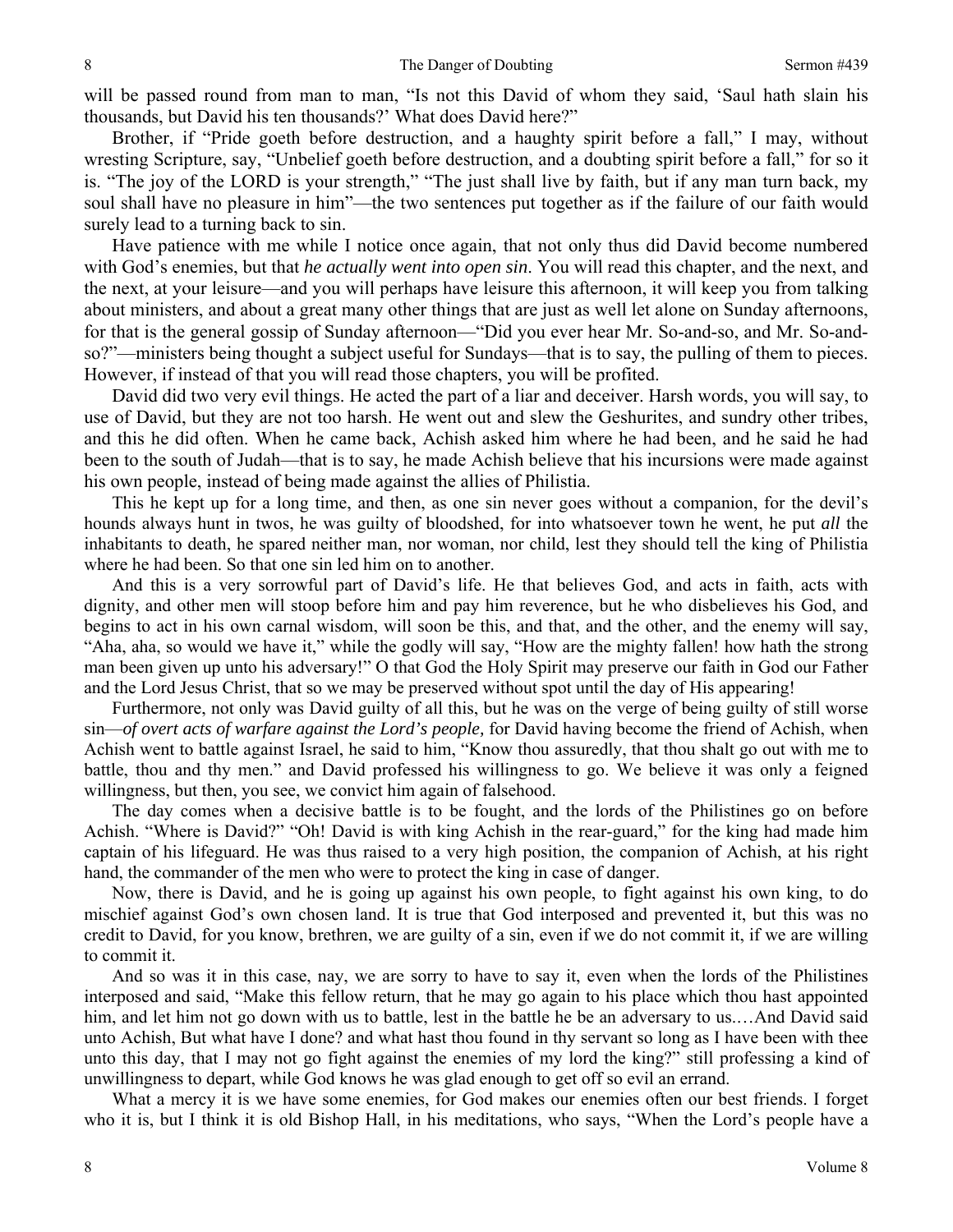## Sermon #439 The Danger of Doubting

deadly cancer, there are many of their friends who are too dainty to let the lancet in, but their foes will do it out of spite, and then they get cured thereby, for often does the Lord let our enemies pierce us in some sore which would have gathered and destroyed us, if it had not been that their cruel wound becomes life to us from the dead." So these lords of the Philistines were David's best friends.

To conclude. The last effect of David's sin—and here it blessedly came to close—was this, *it brought him into great trial*. Let me tell the story briefly, and I have done.

While David was away with king Achish, the Amalekites invaded the south and attacked Ziklag, which was David's town. For some reason or other they did not put to death any of the inhabitants, but they took away the whole of the men, the few who were left, the women and children, all their household goods, and stuff, and treasures, they took away all, and when David came back to Ziklag, there were the bare walls and empty houses, and Ahinoam and Abigail, his two wives, were gone, and all the mighty men who were with him had lost their wives and little ones, and as soon as they saw it, they lifted up their voices and wept.

It was not that they had lost their gold and silver, but they had lost everything. That exiled band had lost their own flesh and blood, the partners of their lives. Then they mutinied against their captain, and they said, "Let us stone David!" And here is David, a penniless beggar, a leader deserted by his own men, probably suspected by them of having traitorously given up the town to the foe.

And then it is written—and O how blessed is that line!—"And David encouraged himself in the LORD his God." Ah! now David is right, now he has come back to his proper anchorage. Blessed afflictions, that drive him back to where he ought to have been all the time! Sin and smart go together, the child of God cannot sin with impunity. Other men may. You that fear not God may go and sin as you like, and often meet with very little trouble in this world as the consequence of it, but a child of God cannot do that. "You only have I known of all the nations of the earth, therefore will I punish you for your iniquities." And so David had the rod more sharply than he had ever had it before because he had doubted his God.

Ah! and what are we? Many of us believe in Christ, but what are we if God should leave us? Let us heartily join in the prayer, "LORD, increase our faith; hold thou us up, and we shall be safe!"

As for you who have no faith in Christ, this last word. If temporary unbelief is so dreadful, what must habitual unbelief be? "He that believeth not shall be damned." "He that believeth not is condemned already, because he believeth not." God help you, unbeliever, to trust Jesus. It is life to you. It will be life to you in this world, and in the world to come. Trust Him with your soul, and He will never forsake you, but to the end He will keep you, and in the end He will bless you, and without end He will glorify you to be with Himself forever.

May the Lord bless the words we have uttered and make us faithful, for Jesus' sake! Amen.

*''Tis Jesus speaks, the sinner's friend, Dejected saint, today; Lift up thy head, nor downward bend, But sing thy fears away.* 

*"Why dost thou, like the turtle, grieve? Cast all thy cares on Me; My grace sufficient is, believe, In ev'ry state for thee.* 

*"To guard thee from ten thousand ills, And make thy standing sure, Sufficient are My* **shalls** *and* **wills,** *That must and shall endure.* 

*"At ev'ry time, in ev'ry place, In safeguard thou shalt be, And find My everlasting grace Sufficient still for thee.*